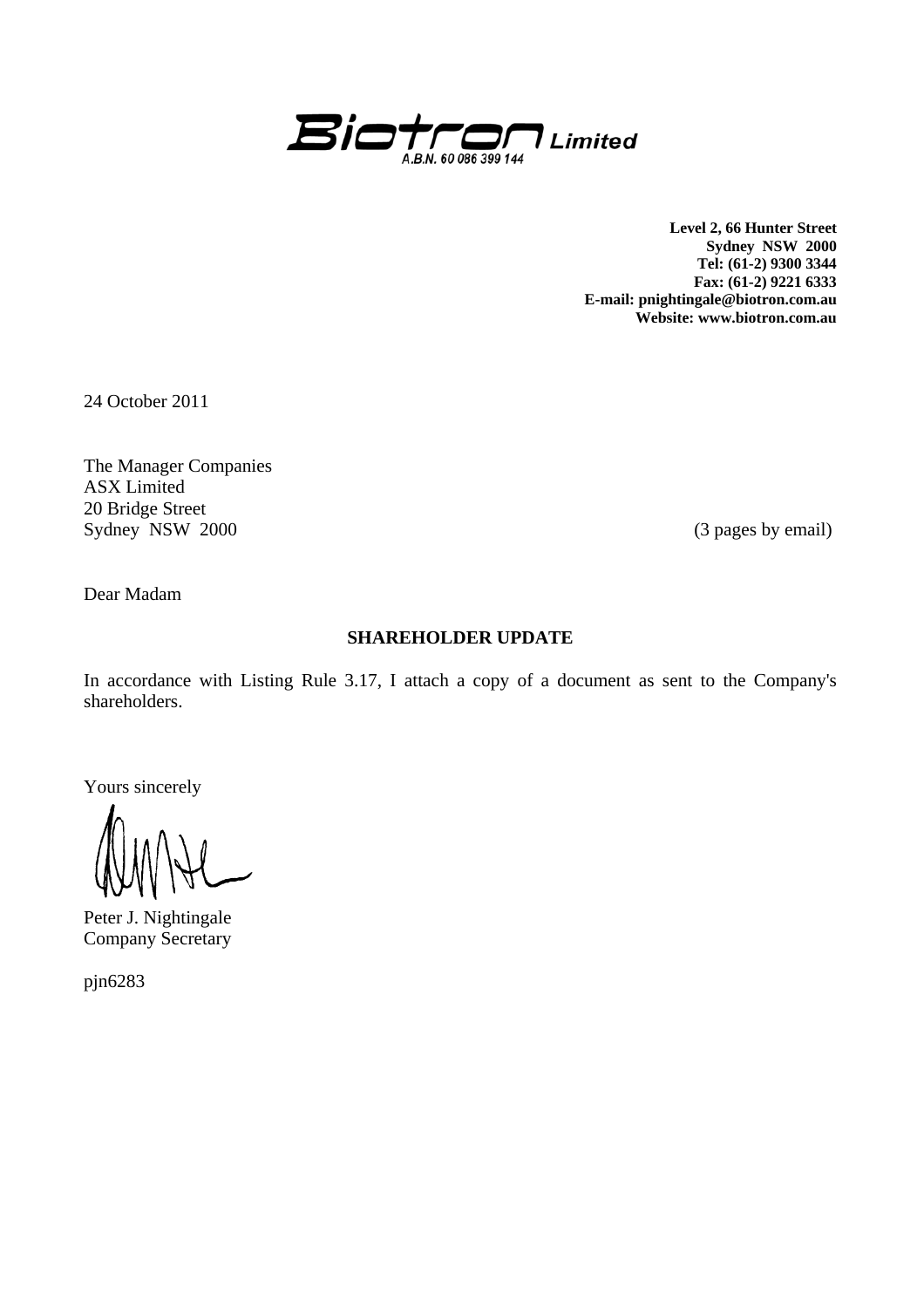

*Biotron Limited ABN 60 086 399 144*



### *October 2011*

*BITNews*

#### Dear Shareholder

It's been an eventful final quarter for your company, with the much‐anticipated release of preliminary headline results from the phase 2a Hepatitis C Virus (HCV) trial, as well as the launch of our next stage HIV trial.

These have always been regarded as crucial commercial milestones for Biotron and are the culmination of 10 years' painstaking preclinical and clinical work.

The exciting news is that we now have proof that our drug works. There is also evidence of heightened industry interest in the HCV sphere.

As announced last week, the trial on 24 patients infected with HCV has confirmed that BIT225, Biotron's first‐in‐class, oral anti‐viral drug, has good antiviral activity against HCV.

Importantly, patients receiving BIT225 in combination with interferon and ribavirin (the current standard of care for treating HCV) had greater reductions in HCV levels than patients receiving standard of care treatment alone.

These results are crucial for Biotron as they show that BIT225 has clear benefit in patients, which significantly de-risks the product.

### **BIT in the news**

These results are extremely encouraging. In fact, so well received was this news that the top rating Channel 7 morning program Sunrise featured Biotron in a health segment , where the show's medical expert Dr Ginni Mansberg acknowledged

the significance of BIT225 in the fight to find new treatments for Hepatitis C.

Biotron also garnered positive mentions in major daily newspapers The Age, Australian and

Canberra Times following the distribution of our ASX announcement. The story was also picked up by international news agencies, with coverage in a broad range of media including the Wall Street Journal. In further endeavour to keep interest high in our trials and stock, I also outlined details of the preliminary data on Boardroom Radio. I encourage you to listen to the bulletin which can be found at http://www.brr.com.au/event/87399

### **HCV international interest**

As well as providing Biotron with some media leverage, these results bode well for our ongoing partnership discussions with global pharmaceutical companies.

We have also been buoyed by further news from the United States in recent days where Hepatitis C remains a multi‐billion dollar health concern.

Recognising the desperate need for new treatments, global pharmaceutical heavyweight Roche announced this week that it will acquire the US based biotech company Anadys (NASDAQ:ANDS) for US\$230 million, which was a premium of ~250% on the existing share price .

This is interesting to us because like Biotron, Anadys is focused on development of HCV drugs and has two clinical programs. Its most advanced candidate is a polymerase inhibitor compound which has recently completed a Phase 2b trial, which would be the likely next step for Biotron.